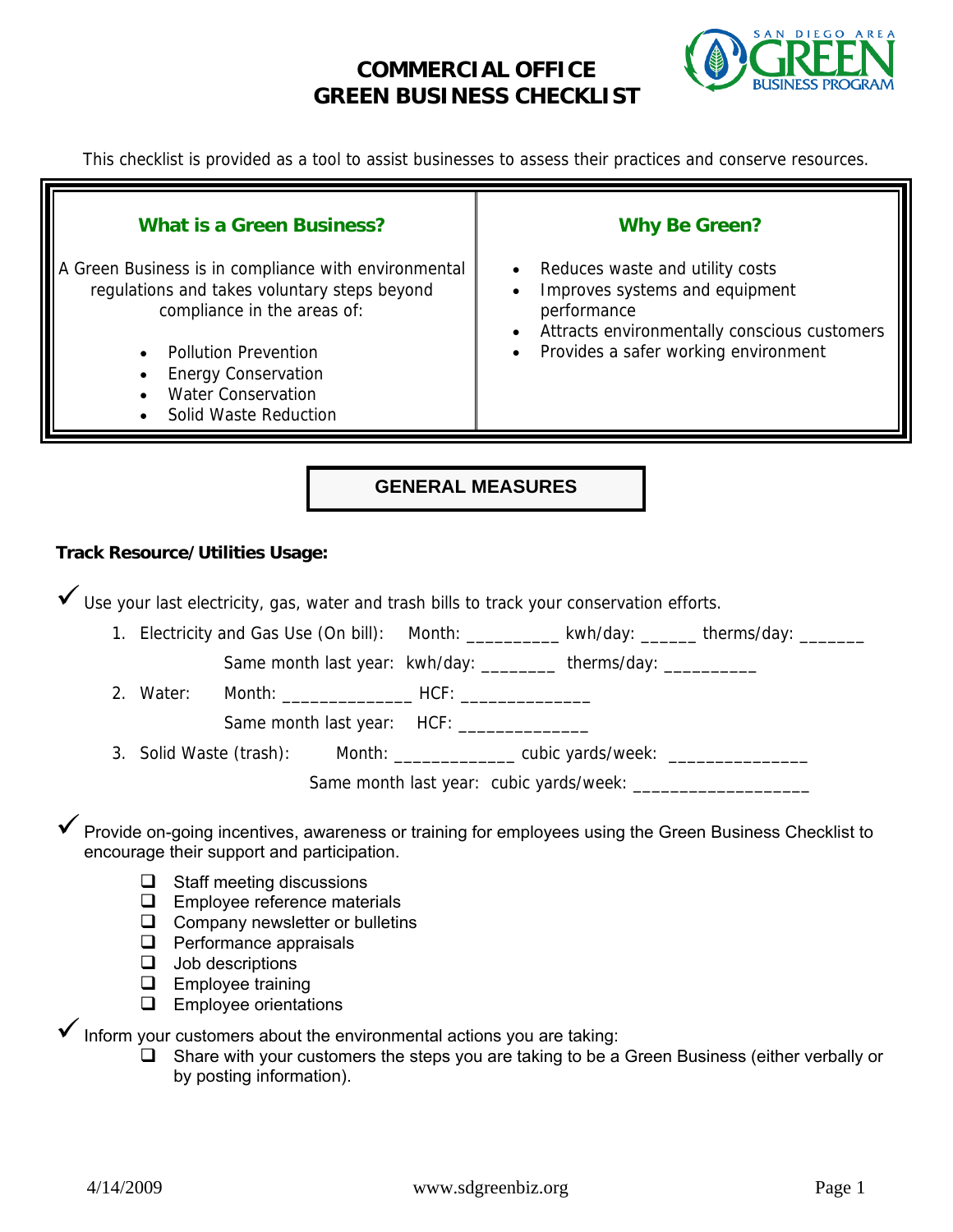#### **POLLUTION PREVENTION (P2)**

Reducing Waste & Using Safer Alternatives



| #              | <b>ACTIVITY</b>                                                                                                                                                       | #        | <b>ACTIVITY</b>                                                                                                                                                                                                    |  |
|----------------|-----------------------------------------------------------------------------------------------------------------------------------------------------------------------|----------|--------------------------------------------------------------------------------------------------------------------------------------------------------------------------------------------------------------------|--|
|                | Good housekeeping & operating procedures:                                                                                                                             |          | <b>Prevention of stormwater runoff:</b>                                                                                                                                                                            |  |
| $\mathbf 1$    | Assess your business to identify ways to reduce use of<br>hazardous materials (such as cleaners, high VOC inks, etc.).                                                | 20       | Clean private catch basins annually, before the first rain, and as<br>needed thereafter.                                                                                                                           |  |
| $\overline{2}$ | Purchase harmful products, such as cleaners and pesticides, in<br>small quantities that can be used in a reasonable timeframe.                                        | 21       | Do not wash cars, equipment, floor mats, or other items outside<br>where run-off water flows straight to the storm drain; this wash<br>water should be directed to a sewer drain.                                  |  |
| $\mathbf{3}$   | Limit access to harmful products, to trained, authorized staff.                                                                                                       | 22       | Label all storm water drains with "No dumping, drains to Ocean"<br>message.                                                                                                                                        |  |
| 4              | Reduce or eliminate the use of chemical pesticides by correcting<br>situations that attract and harbor pests with proper food and<br>garbage storage and landscaping. | 23       | Use landscaping to prevent erosion problems, especially during<br>construction or remodeling.                                                                                                                      |  |
| $5\phantom{1}$ | Use a licensed, registered pest control operator for any<br>chemical pesticide applications.                                                                          | 24       | Use dry clean-up methods for sidewalks, walls & windows, parking<br>lots, floor mats and dumpsters to avoid contaminating storm drains:<br>sweep or vacuum before damp mopping or wiping.                          |  |
| 6              | Implement a "just in time" purchasing policy and a "first-in/first -<br>out" chemical usage policy.                                                                   | 25       | Store deliveries and supplies under a roof.                                                                                                                                                                        |  |
| $\overline{7}$ | Use enclosed delivery systems for transferring cleaners and/or<br>other chemicals to prevent spills.                                                                  | 26       | Post signs at trouble spots (e.g., loading docks, dumpster areas,<br>outside hoses) describing proper practices to prevent pollutants<br>reaching storm drains.                                                    |  |
| 8              | Other:                                                                                                                                                                | 27       | If company owns any vehicles, routinely check for leaks and<br>establish a "ground staining" inspection technique. Keep a spill kit<br>handy to catch/collect spills from leaking company or employee<br>vehicles. |  |
|                | <b>Reduction of hazardous materials:</b>                                                                                                                              | 28       | Install shut-off valves at storm drains on property or keep temporary<br>storm drain plugs on hand for quick spill response.                                                                                       |  |
| 9              | Replace harmful products with products with safer alternatives.<br>(Eg. Cleaning products, disinfectants, sanitizers, pesticides,                                     | 29       | Purchase/maintain a stormwater clean up kit.                                                                                                                                                                       |  |
|                | etc.)<br>Products Replaced:                                                                                                                                           | 30       | Regularly clean cigarette butts and litter from areas surrounding<br>facility and dispose of properly (Ensure adequate ash trays are<br>available to prevent cigarette litter).                                    |  |
|                |                                                                                                                                                                       | 31       | Regularly check and maintain storm drain openings and basins that<br>are located on the property. Keep litter, debris, and soils away from<br>storm drains.                                                        |  |
|                |                                                                                                                                                                       | 32       | Ensure that dumpsters are maintained and leak free. Leaking<br>dumpsters should be repaired or replaced immediately.                                                                                               |  |
| 10             | Facility Maintenance - Buy recycled paint and low VOC<br>products when available (paint, paint removal products, etc.)                                                | 33       | Other:                                                                                                                                                                                                             |  |
| 11             | Use recycled or remanufactured laser and copier toner<br>cartridges.                                                                                                  |          | <b>Reduction of air emissions:</b>                                                                                                                                                                                 |  |
| 12             | Replace aerosols with non-aerosol alternatives, such as pump<br>sprays for fresheners and cleaners.                                                                   | 34       | Make transit schedules, commuter ride sign-ups, etc. available to<br>employees.                                                                                                                                    |  |
| 13             | Print promotional materials with soy or other low-VOC inks.                                                                                                           | 35       | Offer secure areas for bicycle storage for employees and<br>customers.                                                                                                                                             |  |
| 14             | Use one or a few multipurpose cleaners, rather than many<br>special-purpose cleaners.                                                                                 | 36       | Set aside car pool/van pool parking spaces.<br>Offer lockers and showers for employees who walk, jog, or bicycle                                                                                                   |  |
| 15             |                                                                                                                                                                       | 37<br>38 | to work.<br>Offer employee incentives for car pooling or using mass transit (e.g.                                                                                                                                  |  |
|                | Replace standard fluorescent lights with low mercury fluorescent                                                                                                      | 39       | quaranteed ride home if needed).<br>Provide written procedure to link trips in order to accomplish all                                                                                                             |  |
|                | lights.                                                                                                                                                               |          | errands for your facility in one outing.                                                                                                                                                                           |  |
| 16             | Use rechargeable batteries rather than single use batteries.                                                                                                          |          | Recycling/reuse of hazardous and liquid wastes:                                                                                                                                                                    |  |
| 17             | Use natural or low emissions building materials, carpets, or<br>furniture.                                                                                            | 40       | Grease, oils & solvents.                                                                                                                                                                                           |  |
| 18             | Buy paper products (towels, napkins & copy paper) that are<br>unbleached (no chlorine, or "PFC").                                                                     | 41       | Excess paint (reuse as a primer, give to hazardous waste collection<br>program or donate).                                                                                                                         |  |
| 19             | Other:                                                                                                                                                                | 42       | Spent fluorescent tubes. (Required by California Law)                                                                                                                                                              |  |
|                | <b>Helpful Websites</b><br>Western Region P2 Network: www.wrppn.org/hub                                                                                               | 43       | Batteries (Required by California Law)                                                                                                                                                                             |  |
|                |                                                                                                                                                                       | 44       | Used toner cartridges (can often be sent back to the manufacturer)<br>and waste electronic equipment such as computers, printers, etc.                                                                             |  |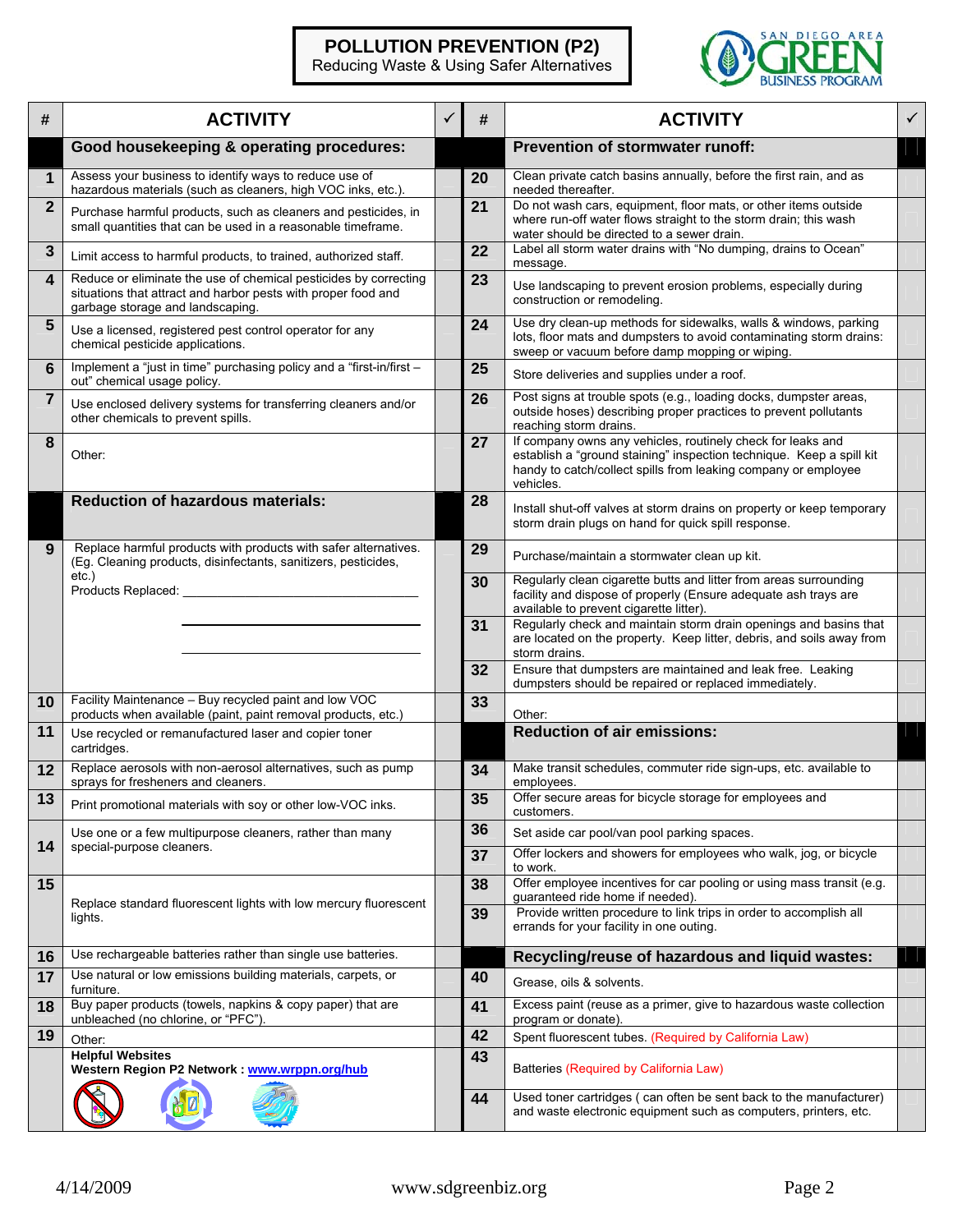## **SOLID WASTE REDUCTION**

Reduce, Reuse, Recycle



| #            | <b>ACTIVITY</b>                                                                                                                                                                                                                                                                                                                                 | #  | <b>ACTIVITY</b>                                                                                                                                                                                                  |  |
|--------------|-------------------------------------------------------------------------------------------------------------------------------------------------------------------------------------------------------------------------------------------------------------------------------------------------------------------------------------------------|----|------------------------------------------------------------------------------------------------------------------------------------------------------------------------------------------------------------------|--|
|              | <b>Office Paper Reduction:</b>                                                                                                                                                                                                                                                                                                                  |    | <b>Solid Waste Source Reduction:</b>                                                                                                                                                                             |  |
| $\mathbf{1}$ | Set up a bulletin board or develop routing lists for bulletins,<br>memos, and trade journals to minimize the number of                                                                                                                                                                                                                          | 22 | Conduct a waste assessment to identify ways to reduce waste,<br>increase recycling and increase use of recycled content products.                                                                                |  |
|              | employees receiving individual copies.                                                                                                                                                                                                                                                                                                          | 23 | Lease rather than purchase computers and printers.                                                                                                                                                               |  |
| $\mathbf{2}$ | Set printer and copier defaults to double sided.                                                                                                                                                                                                                                                                                                | 24 | Buy office equipment that is durable, repairable, and/or recyclable                                                                                                                                              |  |
| 3            | Design marketing materials that require no envelope – simply                                                                                                                                                                                                                                                                                    | 25 | Select products with the least packaging and/or have easily                                                                                                                                                      |  |
| 4            | fold and mail.<br>Eliminate all mailings that are unwanted.                                                                                                                                                                                                                                                                                     |    | recyclable packaging or work with vendors to minimize product<br>packaging.                                                                                                                                      |  |
| 5            | Use computer software programs that allow faxing directly<br>from computers without printing.                                                                                                                                                                                                                                                   | 26 | Use flexible interior features, such as reversible walls, to reduce<br>waste associated with renovation.                                                                                                         |  |
| 6            | Keep a stack of previously used paper near printers; Reuse<br>backside for scratch paper, drafts or internal memos.                                                                                                                                                                                                                             | 27 | Refurbish, and purchase refurbished office equipment/furniture.                                                                                                                                                  |  |
| 7            | Reuse envelopes: Cover old addresses and postage with<br>labels and affix new.                                                                                                                                                                                                                                                                  | 28 | Specify deliveries in reusable or returnable containers.                                                                                                                                                         |  |
| 8            | Use electronic files rather than paper ones.                                                                                                                                                                                                                                                                                                    | 29 | Purchase reusable rather then disposable items, such as reusable                                                                                                                                                 |  |
| 9            | Minimize printing by eliminating unnecessary reports and/or<br>reduce report size or frequency.                                                                                                                                                                                                                                                 |    | pens, erasable white boards & wall calendars.                                                                                                                                                                    |  |
| 10           | Practice efficient copying - use the size reduction feature (two<br>pages of a book can oftentimes be printed on one page) AND<br>set word processing defaults for smaller fonts and margins.                                                                                                                                                   | 30 | In the lunch/break room, eliminate disposables by using permanent<br>ware (mugs, dishes, utensils, etc.) and using refillable containers of<br>sugar, salt & pepper, etc. to avoid individual condiment packets. |  |
| 11           | Help minimize misprints by posting a diagram on how to load<br>special paper like letterhead so it will be properly loaded.                                                                                                                                                                                                                     | 31 | Buy office products in bulk, making sure that you can use all that<br>you order.                                                                                                                                 |  |
| $12 \,$      | Replace memos with e-mail messages & discourage the                                                                                                                                                                                                                                                                                             | 32 | Track materials usage to optimize ordering.                                                                                                                                                                      |  |
|              | printing of messages. Order supplies by phone and/or by e-<br>mail.                                                                                                                                                                                                                                                                             | 33 | Use optical scanners, which give more precise details about<br>inventory, allowing for more precise ordering.                                                                                                    |  |
| 13           | Circulate reports, memos, and periodicals rather than<br>making/receiving individual copies. Use "central" or "master"<br>hard copy files rather than multiple personal files.                                                                                                                                                                  | 34 | Choose vendors that take back products after they are no longer<br>useful (e.g. fluorescent bulbs).                                                                                                              |  |
| 14           | For new software, order only the number of files needed. Do<br>the same for phone books. Encourage employees to share.                                                                                                                                                                                                                          | 35 | Arrange for cooperative buying, for products such as office paper,<br>through government, association, co-located business group, etc.                                                                           |  |
| 15           | Identify and eliminate unnecessary forms. Double-side or<br>redesign forms to use less space, or have forms on electronic<br>media.                                                                                                                                                                                                             | 36 | If you are a retailer offer a small incentive for customers who bring<br>their own shopping bags, coffee mugs, etc.                                                                                              |  |
| 16           | Buy paper that is produced by a company with a stated<br>commitment to environmental stewardship and to minimizing<br>ecological impacts and ensuring long-term sustainable<br>production.                                                                                                                                                      | 37 | Other:                                                                                                                                                                                                           |  |
|              | Materials segregation, reuse and recycling:                                                                                                                                                                                                                                                                                                     |    | <b>Purchasing Recycled/Reused Products:</b>                                                                                                                                                                      |  |
|              |                                                                                                                                                                                                                                                                                                                                                 | 38 | Copy, computer or fax paper (35-100% post consumer waste)                                                                                                                                                        |  |
| 17           | Recycle or reuse the following fibers: cardboard (corrugated<br>cardboard boxes); mixed paper (junk mail, scrap, and color<br>paper); newspaper; office paper (white ledger, computer, and<br>copier paper.                                                                                                                                     | 39 | Folders or other paper products (35-100% post consumer waste)                                                                                                                                                    |  |
|              |                                                                                                                                                                                                                                                                                                                                                 | 40 | Pencils, pens, and other desk accessories.                                                                                                                                                                       |  |
|              |                                                                                                                                                                                                                                                                                                                                                 | 41 | Toilet paper, tissues, and other paper products                                                                                                                                                                  |  |
|              |                                                                                                                                                                                                                                                                                                                                                 | 42 | Boxes and bags for retail use or shipping (bags made from recycled<br>paper, recycled plastic bottles)                                                                                                           |  |
| 18           | Recycle food and beverage containers (all glass, plastic, and<br>aluminum containers).                                                                                                                                                                                                                                                          | 43 | Carpet, carpet under cushion or floor mats                                                                                                                                                                       |  |
| 19           | Recycle or reuse carpeting and/or wood (pallets, wood from<br>remodeling).                                                                                                                                                                                                                                                                      | 44 | Dumpster lids, utility bins, drums and/or recycling containers                                                                                                                                                   |  |
| 20           | Recycle Green Waste: compost and recycle food and<br>landscape waste. Set up appropriate green waste and                                                                                                                                                                                                                                        | 45 | Mulch, soil amendments and compost made of plant trimming or<br>green waste.                                                                                                                                     |  |
|              | composting service with your garbage company. Make<br>composting part of the contract with your landscape service.                                                                                                                                                                                                                              | 46 | Retailers - stock and sell products with recycled content.                                                                                                                                                       |  |
| 21           | Donate or exchange unwanted but useable items (furniture,<br>supplies, electronics, etc.) to schools, churches, hospitals, etc.<br>Enroll in a waste exchange program where your unwanted<br>item's can become another company's resource. Check out<br>the Integrated Waste Management Exchange Program at<br>http://www.ciwmb.ca.gov/CalMAX/. | 47 | Construction materials when building/remodeling: building fixtures,<br>ceramic tiles, drywall, insulation, concrete, flooring, etc.                                                                              |  |
|              |                                                                                                                                                                                                                                                                                                                                                 | 48 | Garbage pails or garbage bags (Recycled HDPE trash liner bags<br>instead of LDPR or LLDPE).                                                                                                                      |  |
|              |                                                                                                                                                                                                                                                                                                                                                 | 49 | Other:                                                                                                                                                                                                           |  |
|              |                                                                                                                                                                                                                                                                                                                                                 |    | Helpful Websites: California Integrated Waste Board:<br>www.ciwmb.ca.gov/BizWaste                                                                                                                                |  |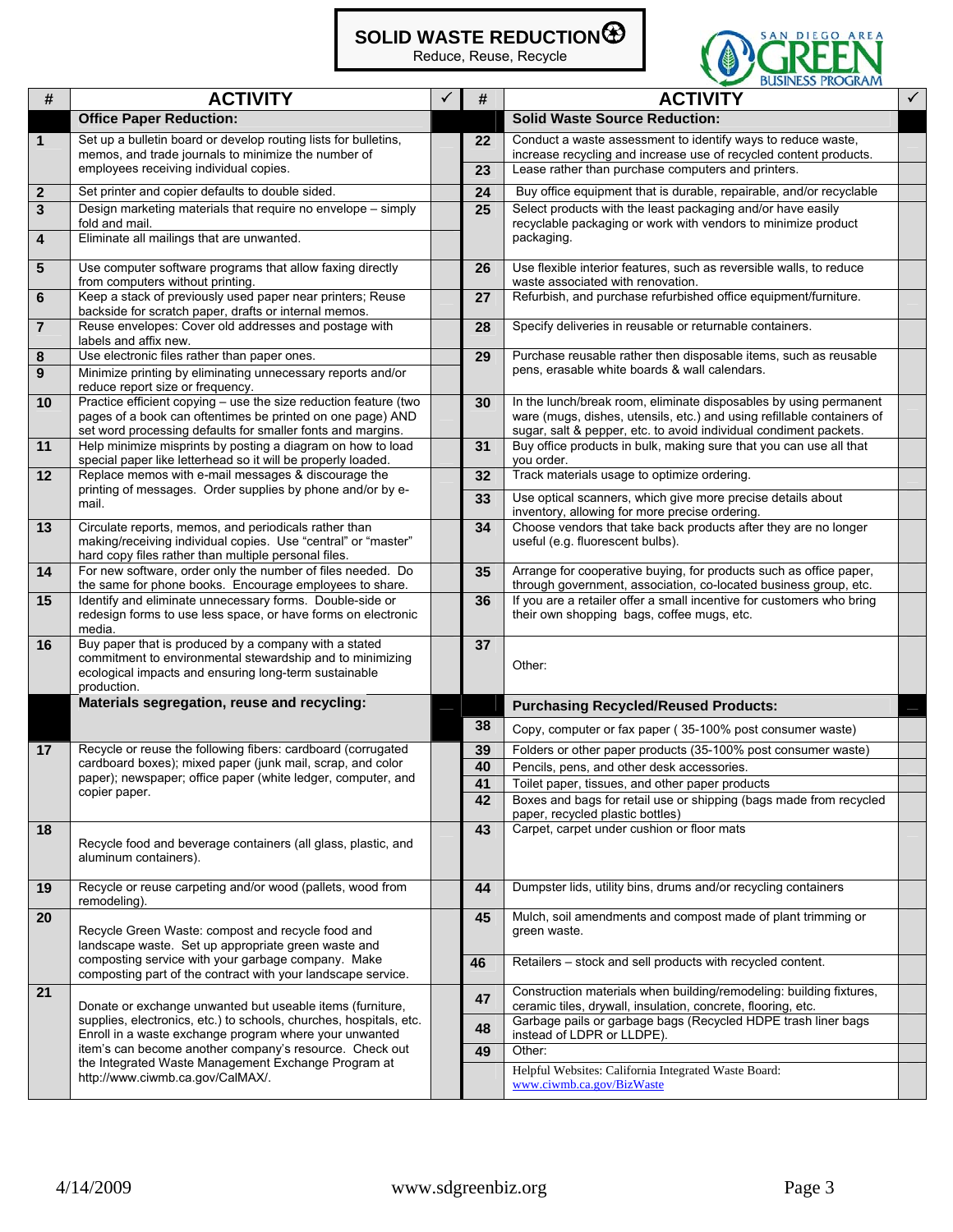# **ENERGY CONSERVATION**

Be an Energy **Star** 



| #               | <b>ACTIVITY</b>                                                                                                                                                                                                                                                         | #  | <b>ACTIVITY</b>                                                                                                                                                                                                                                            |  |
|-----------------|-------------------------------------------------------------------------------------------------------------------------------------------------------------------------------------------------------------------------------------------------------------------------|----|------------------------------------------------------------------------------------------------------------------------------------------------------------------------------------------------------------------------------------------------------------|--|
|                 | <b>Equipment/Facility Changes:</b><br>Highlighted items indicate that rebates may be available.<br>Visit www.sdge.com/business for more information.                                                                                                                    |    | <b>Employee Practices:</b>                                                                                                                                                                                                                                 |  |
| $\mathbf{1}$    | Have SDG&E, or an energy service, conduct an energy<br>assessment of your facility. You can complete an<br>SDG&E audit online at www.sdge.com/audit or call 1-<br>800-644-6133 to schedule an appointment.<br>For additional audit services, visit:<br>www.sdenergy.org | 21 | Perform regularly scheduled maintenance on your HVAC<br>(heating, ventilation and air conditioning) system.<br>Clean permanent filters with mild detergents every<br>$\bullet$<br>three months.<br>Keep condenser coils free of dust and lint<br>$\bullet$ |  |
| $\overline{2}$  | Use an energy management system to control lighting,<br>refrigeration and HVAC.                                                                                                                                                                                         | 22 | Check entire HVAC system each year for coolant and air<br>leaks, clogs, and obstructions of air intake and vents.                                                                                                                                          |  |
| 3               | Install occupancy sensors for lighting in low occupancy<br>areas, such as restrooms, conference rooms, private<br>offices, storage, etc.                                                                                                                                | 23 | Implement a policy to clean lighting fixtures and lamps so<br>that they are lighting as effectively as possible.                                                                                                                                           |  |
| 4               | Replace incandescent bulbs with compact fluorescent<br>lights, which can last up to 10 times longer.                                                                                                                                                                    | 24 | Replace aging fluorescent light tubes for maximum light<br>output.                                                                                                                                                                                         |  |
| $5\phantom{.0}$ | Install a programmable thermostat to control heating and<br>air conditioning.                                                                                                                                                                                           | 25 | Turn-off lights where possible.                                                                                                                                                                                                                            |  |
| 6               | Upgrade any old existing light ballasts with electronic<br>ballasts. Replace T-12 lamps with T-8 or T-5 lamps.                                                                                                                                                          | 26 | Set thermostat at 78°F for cooling, 68°F for heating; use<br>timing device to turn system down after hours.                                                                                                                                                |  |
| $\overline{7}$  | Convert electric hot water heaters and/or heating<br>systems to tankless, or "on demand" water heaters.                                                                                                                                                                 | 27 | Set refrigerator temperature between 38°F and 42°F and<br>freezer between 10°F and 20 °F.                                                                                                                                                                  |  |
| 8               | Install dimmable ballasts to dim lights when daylight is<br>available.                                                                                                                                                                                                  | 28 | Seal off unused areas from air condition and/or heating.<br>Block and insulate unneeded windows and other openings.                                                                                                                                        |  |
| 9               | Insulate all major hot water pipes.                                                                                                                                                                                                                                     | 29 | Institute a written formal policy to turn off equipment when<br>not in use.                                                                                                                                                                                |  |
| 10              | Use weather stripping to close air gaps around doors<br>and windows.                                                                                                                                                                                                    | 30 | Use a small fan or space heater to condition a very small<br>area during off hours, instead of heating the entire office.                                                                                                                                  |  |
| 11              | Select electrical equipment with energy saving features<br>(e.g. Energy Star). www.energystar.gov                                                                                                                                                                       | 31 | Institute a written policy that ensures that blinds and curtains<br>during the peak summer period.                                                                                                                                                         |  |
| 12              | Apply window film to reduce solar heat gain. Shade sun<br>exposed windows and walls to decrease the effect of<br>direct sunlight during the summer months.                                                                                                              | 32 | Provide shading for HVAC condenser, especially for rooftop<br>units exposed directly to the sun.                                                                                                                                                           |  |
| 13              | Retrofit exit signs with LEDs.                                                                                                                                                                                                                                          | 33 | Install or use plug load occupancy sensors that switch<br>equipment off after hours.                                                                                                                                                                       |  |
| 14              | Replace or supplement an A/C system with an<br>evaporative cooler.                                                                                                                                                                                                      | 34 | Maintain a written policy that checks and adjusts, when<br>necessary, lighting control devices such as time clocks and                                                                                                                                     |  |
| 15              | Use economizers on the A/C to reduce the operation of<br>the compressor. Economizers may be purchased as an<br>addition to an existing A/C system.                                                                                                                      | 35 | Maintain refrigerator doors by replacing worn gaskets,<br>aligning doors, enabling automatic door closers, and<br>replacing                                                                                                                                |  |
| 16              | Replace inefficient or broken windows with double pane<br>energy-efficient windows (90% of the windows in the<br>facility must be double pane for credit).                                                                                                              | 36 | Rearrange workspace to take advantage of areas with<br>natural sunlight, and design for increased natural lighting<br>when remodeling.                                                                                                                     |  |
| 17              | Install and use computer hardware programs that save<br>energy by automatically turning off, or utilize the<br>powersave feature when monitors and printers and<br>printer are not being used.                                                                          | 37 | Other:                                                                                                                                                                                                                                                     |  |
| 18              | Use solar energy sources/equipment where feasible.                                                                                                                                                                                                                      |    |                                                                                                                                                                                                                                                            |  |
| 19              | Replace inefficient office refrigerators (usually older than<br>10 years) with a newer efficient model.                                                                                                                                                                 |    |                                                                                                                                                                                                                                                            |  |
| 20              | Install ceiling fans to increase air circulation and reduce<br>need for air conditioning.                                                                                                                                                                               |    |                                                                                                                                                                                                                                                            |  |
| 21              | Other:<br>Helpful websites: www.sdge.com/business                                                                                                                                                                                                                       |    |                                                                                                                                                                                                                                                            |  |
|                 | www.energystar.gov                                                                                                                                                                                                                                                      |    |                                                                                                                                                                                                                                                            |  |